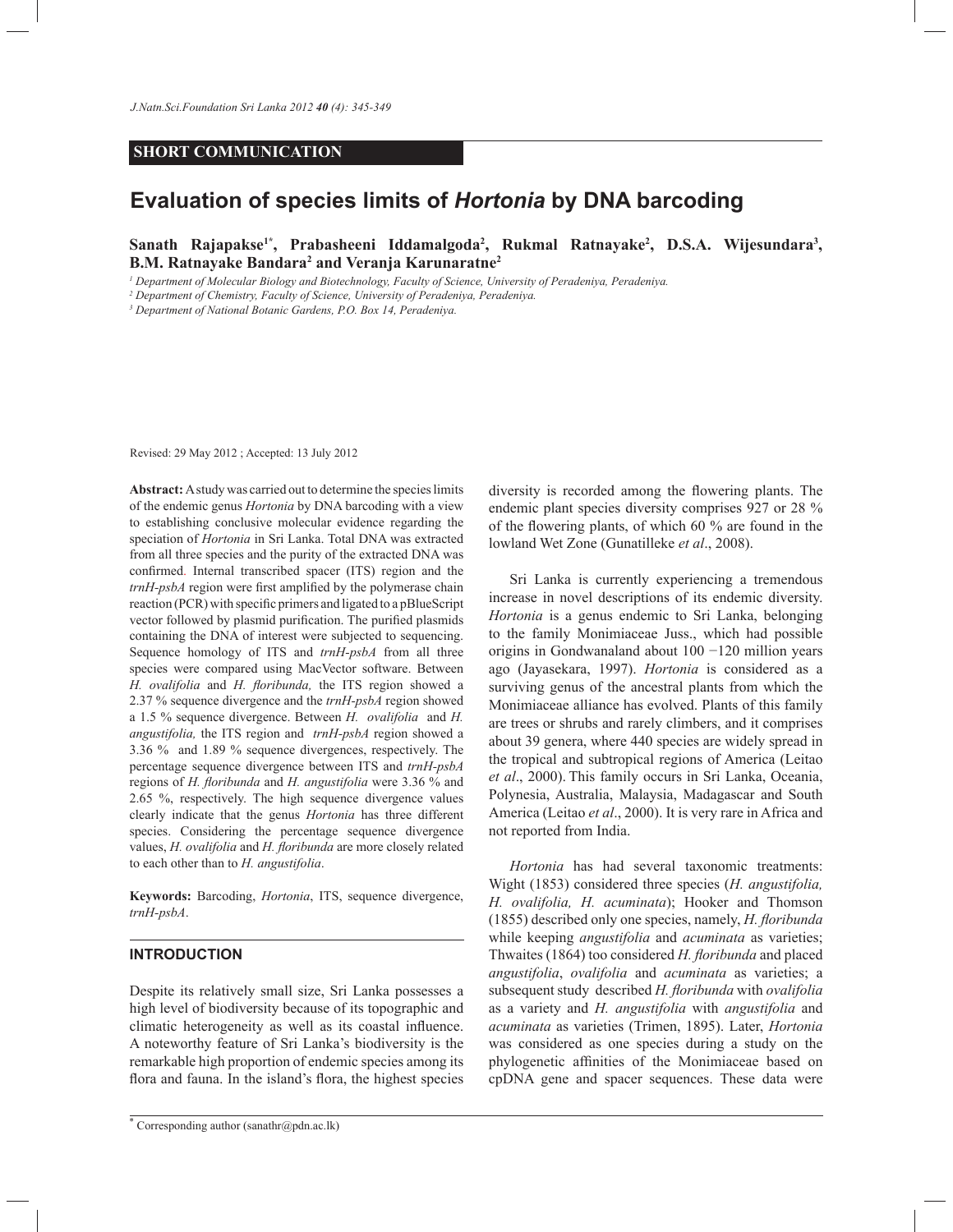the basis of Renner's assertion that *H. ovalifolia* and *H. angustifolia* were identical with *H. floribunda*(Renner, 1998).

 The most recent revision of the family, however, recognizes three species of *Hortonia*; *H. ovalifolia, H. floribunda* and *H. angustifolia* (Dassanayake, 1996). Leaf morphology has been used as the main character to key the three species. According to this revision, leaves elliptic, rounded at base and apex belong to *H. ovalifolia*, leaves lanceolate to narrowly ovate and major veins arched belong to *H. floribunda* and leaves narrowly lanceolate to narrowly elliptic with major veins parallel to margin belong to *H. angustifolia*. In terms of the conservation status, *H. ovalifolia* is endangered while *H. angustifolia* is critically endangered (IUCN, 2007), and according to our studies, *H. floribunda* also has become increasingly difficult to locate (*unpublished data*). A study was undertaken to investigate the phytochemistry of all three species, based on the near identity of TLC patterns and the mosquitolarvicidal activity of the leaf extracts of the three species. Previously, the authors have reported the isolation of several new butenolides with mosquitolarvicidal activity from the leaves of all three species (Ratnayake *et al*, 2001, 2008a, 2008b). It was concluded from these studies that the three species were phytochemically very similar. In another attempt Yakandawala and Rubasinghe (2003) re-evaluated the species limits of *Hortonia* using a large number of morphological characters and concluded the presence of three species*, H. ovalifolia, H. floribunda* and *H. angustifolia.* With a view to establishing conclusive molecular evidence regarding the speciation of *Hortonia* in Sri Lanka, the work described herein aimed to differentiate the species using DNA barcoding.

 The surge in the application of molecular biology information to answer systematic and evolutionary questions has resulted in significant contributions to both plant and animal systematics. Among the different approaches used in molecular systematics, DNA sequencing has become one of the most widely used, particularly for species identification and discrimination among closely related species. DNA barcoding is a technique in which species identification is performed by using DNA sequences from a small fragment of the genome, the DNA barcode.

## **METHODS AND MATERIALS**

Leaf samples of *H. angustifolia*, *H. floribunda* and *H. ovalifolia* were collected from Kanneliya, Hakgala

Botanic Gardens and the Adams Peak area in September 2009. The plants were identified at the National Herbarium of Royal Botanic Gardens, Peradeniya where voucher specimens are kept and the leaf samples were kept at  $-20$  °C until use. Total DNA was extracted using a recommended procedure (Keb *et al*., 2002). Purity of the extracted DNA was confirmed by spectrophotometry. DNA from all three species were subjected to polymerase chain reaction (PCR) using high fidelity KOD plus DNA polymerase (Toyobo, Osaka, Japan) and universal primers for the internal transcribed spacer (ITS) region and the *trnH-psbA* region. The primer sequences were as follows: ITS5af (5'-CCTTATCATTTAG AGGAAGGAG-3') (Stanford *et al*., 2000), ITS4r (5'- TCCTCCGCTTATTGATATGC-3') (White *et al.*, 1990): trnHf (5'-CGCGCATGGTGGATTCACAATCC-3') and psbA3f (5'-GTTATGCATGAACGTAATGCTC-3') (Sang *et al*., 1997). The PCR conditions for both ITS region and *trnH-psbA* regions were 3 min at 94 °C for heating, followed by 30 cycles of 30 s at 94  $\degree$ C for denaturing, 30 s at 49 °C for annealing and 1 min at 68 °C for extension.

 Amplified ITS and *trnH-psbA* regions were purified using a GeneClean kit and phosphorylated using  $T<sub>4</sub>$ polynucleotide kinase. Phosphorylated PCR products were ligated to a pBlueScript vector previously digested with *EcoR* V. The ligated vector was transformed to *E.coli* strain JM109 and the cells were grown at 37 °C in Luria Bertani (LB) medium containing ampicillin for 12−15 h. Cells were harvested by centrifugation, followed by plasmid purification and the purified plasmids containing the DNA of interest were subjected to sequencing using a 3100 sequencer (Applied Biosystems). Sequence homology of ITS and *trnH-psbA* from all three species were compared using MacVector software.

#### **RESULTS**

The sequence lengths of ITS and *trnH-psbA* regions of all three species were 802 and 527 base pairs, respectively. Between *H. ovalifolia* and *H. floribunda,* the ITS region showed a sequence difference in 19 base pairs accounting for 2.37 % sequence divergence and the *trnH-psbA* region showed a sequence difference in 8 base pairs accounting for 1.5 % sequence divergence. Between *H. ovalifolia*  and *H. angustifolia,* the ITS region showed a sequence divergence in 27 base pairs accounting for 3.36 % sequence divergence and the *trnH-psbA* region showed a sequence difference in 10 base pairs accounting for 1.89 % sequence divergence. Moreover, the percentage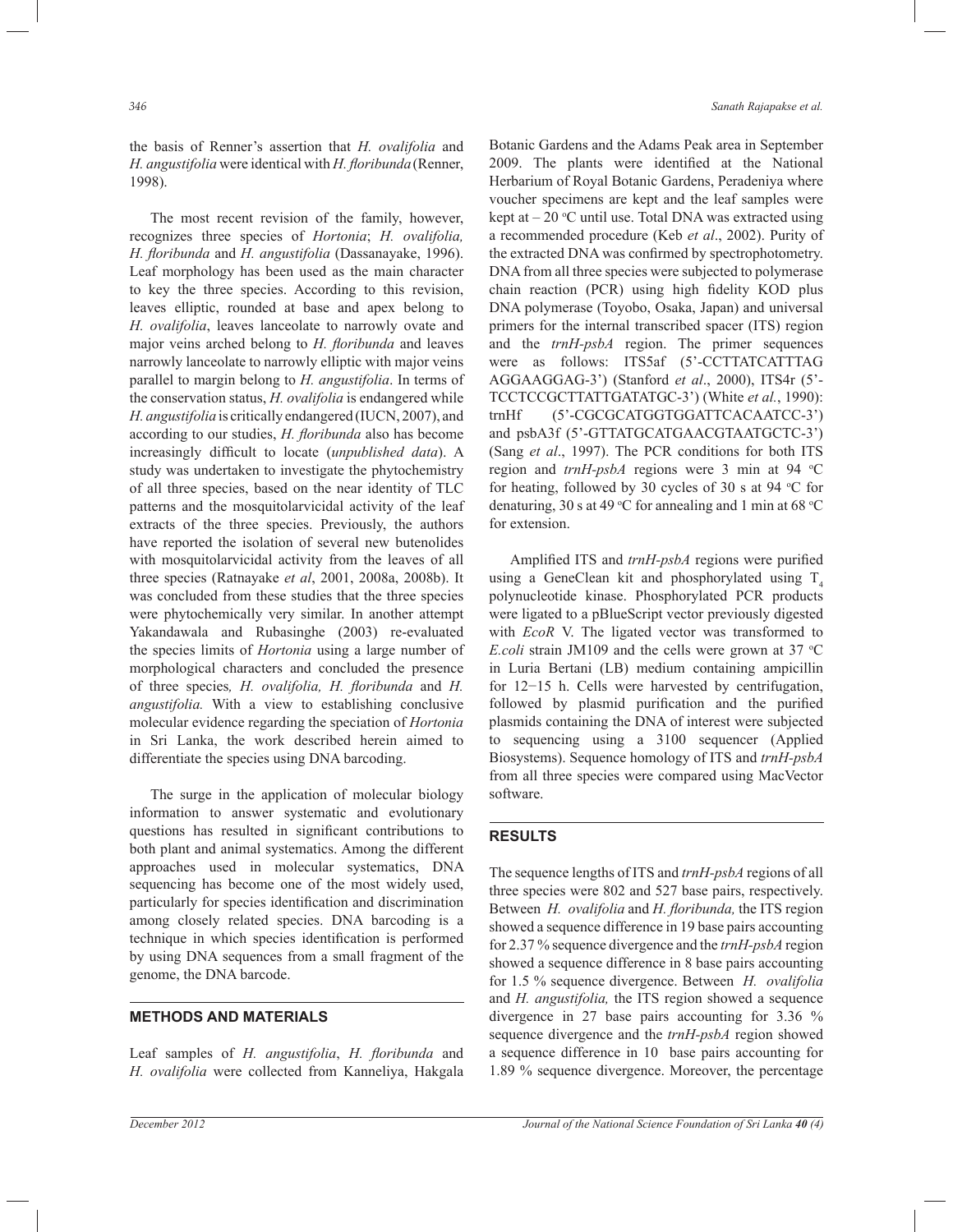*Species limits of Hortonia by DNA barcoding 347*

| H. ovalifolia<br>H. floribunda<br>H. angustifolia | CCTTATCATTTAGAGGAAGGAAGTCGTAACAAGGTTTCCGTAGGTGAA 50<br>CCTTATCATTTAGAGGAAGGAAGTCGTAACAAGGTTTCCGTAGGTGAA 50<br>1<br>CCTTATCATTTAGAGGAAGGAAGTCGTAACAAGGTTTCCGTAGGTGAA 50<br>1                                                                                                                                                                           |  |
|---------------------------------------------------|-------------------------------------------------------------------------------------------------------------------------------------------------------------------------------------------------------------------------------------------------------------------------------------------------------------------------------------------------------|--|
| H. ovalifolia<br>H. floribunda<br>H. angustifolia | CCTGCGGAAGGATCATTGTCGTGAGCTTGAGCCACCGGTGAACTAAGT<br>S1<br>100<br>$\mathbb{C}$<br>CCT6C6GAAGGATCATTGTCGTGAGCTTGA6CCACCGGTGAACTAAGTT<br>$\mathbf{C}$<br>100<br>ST.<br>CCTGCGGAAGGATCATTGTCGTGAGCTTGAGCCACCGGTGAACTAAGTTC<br>100<br>51                                                                                                                   |  |
| H. ovalifolia<br>H. floribunda<br>H. angustifolia | 101<br>T G T C A C T C C A G T T C G T G G G G C G T G C C T C T G A G G A A G G G A G C T C G T C T C T C G<br>150<br>G<br>150<br>101<br>101                                                                                                                                                                                                         |  |
| H. ovalifolia<br>H. floribunda<br>H. angustifolia | GTCGTCTTCCTTCGCATGTTGAGGGTCGGCTGAGCGACGGCCCTGCCTCG<br>151<br>200<br>GTCGTCTTCCTTCGCATGTTGAGGGTCGGCTGAGCGACGGCCCTGCCTCG<br>151<br>200<br>GTCGTCTTCCTTCGCATGTTGAGGGTCGGCTGAGCGACGGCCCTGCCTCG<br>200<br>151                                                                                                                                              |  |
| H. ovalifolia<br>H. floribunda<br>H. angustifolia | 201<br>G G G T G T G C G A C T G C G C G A G C A G A C A C C T T T A G G G C G C G A C T C G C G C C A A G 250<br>G G G T G T G C G A C T G C G C G A G C A G A C A C C T T T A G G G C G C G A C T C G C G C C A A G<br>250<br>201<br>G G G T G T G C G A C T G C G C G A G C A G A C A C C T T T A G G G C G C G A C T C G C G C C A A G 250<br>201 |  |
| H. ovalifolia<br>H. floribunda<br>H. angustifolia | G G C T T G T A G G G G A T T G A G C G G C A T C C T G T C T C G G T G G C C C A C C T T G C C C A<br>300<br>251<br>TTGTAGGGGATTGAGCGGCATCCT6TCTCGGTGGCCCACC<br>300<br>251<br>GGC<br>TTGCCC<br>A<br><b>GTAGGGGATTGAGCGGCATCC</b><br>TGTC<br><b>TCGGTGGCCCACC</b><br>300<br>251<br>G G C<br>TGCCCA<br>Ŧ<br>т                                          |  |
| H. ovalifolia<br>H. floribunda<br>H. angustifolia | ATGCGATGGTTGCGGCTTGCCGGTGGGATCGGACCCGCGTCTCTGGCTTT<br>350<br>301<br>ATGCGATGGTTGCGGCTTGCCGGTGGGATCGGACCCGCGTCTC<br>301<br>TGGCTTT<br>350<br>ATGCGATGGTTGCGGCTTGCCGGTGGGATCGGACCCGCGTCT<br>C.<br>TGGCTTT<br>301<br>350                                                                                                                                 |  |
| H. ovalifolia<br>H. floribunda<br>H. angustifolia | AAAGACGACTCTCGGCAACGGATATCTCGGCTCTCGCATCGATGAAGGA<br> c <br>400<br>351<br>AAAGACGACTCTCGGCAACGGATATCTCGGCTCTCGCATCGATGAAGGAC<br>351<br>400<br>AAAGACGACTCTCGGCAACGGATATCTCGGCTCTCGCATCGATGAAGGAC<br>400<br>351                                                                                                                                        |  |
| H. ovalifolia<br>H. floribunda<br>H. angustifolia | GTAGCGAAATGCGATACTTGGTGTGAATTGCAGAATCCCGTGAACCATCG  450<br>401<br>GTAGCGAAATGCGATACTTGGTGTGAATTGCAGAATCCCGTGAACCATC<br>401<br>G<br>450<br>401<br>GTAGCGAAATGCGATACTTGGTGTGAATTGCAGAATCCCGTGAACCATCG<br>450                                                                                                                                            |  |
| H. ovalifolia<br>H. floribunda<br>H. angustifolia | AGICITIGAACGCAAGITGCGCCTGAGGCCACTCGGCTGAGGGCACGTCT<br>500<br>451<br>TCTTTGAACGCAAGTTGCGCCTGAGGCCACTCGGCTGAGGGCACGTC<br>500<br>451<br>A G<br>$\top$<br>TGAACGCAAGTTGCGCCTGAGGCCACTCGGCTGAGGGCACGTCT<br>AGTCT<br>500<br>451<br>τ                                                                                                                        |  |
| H. ovalifolia<br>H. floribunda<br>H. angustifolia | GCCTGGGCATCACGTCACCCACAGCTCCCCTGTGTCTGTTCGTTTGGCGG 550<br>501<br>G C C T G G G C A T C A C G T C A C C C A C A G C T C C C C T G T G C C T G T T C G T T T G G C G G S50<br>501<br>GCCTG6GCATCACGTCACCCACAGCTGCCCTGTGCCTACTCGTTTGGCGG 550<br>501                                                                                                      |  |
| H. ovalifolia<br>H. floribunda<br>H. angustifolia | 551<br>ATCGGGAAGCGGAGATTGGCCGTCCGTGCCTGGCTTGGCGTGGTTGGCCC<br>600<br>ATCGGGAAGCGGAGATTGGCCGTCCGTGCCTGGCTTGGCGTGGTTGGCCC<br>600<br>551<br>600<br>551                                                                                                                                                                                                    |  |
| H. ovalifolia<br>H. floribunda<br>H. angustifolia | 601<br>650<br>AAAAAGCTGGTCACAGTGAGACACGGCACGACGTGTGCTGGTTGAGTTG<br>$\mathbb{C}$<br>650<br>601<br>601 A A A A A G C T G G T C A C A G T G A G A C A C G G C A T A A C G A G T G C T G G T T G A G T T G C 650                                                                                                                                          |  |
| H. ovalifolia<br>H. floribunda<br>H. angustifolia | TACTCGTCGGAGCTTTGAGCGTCGCGCCGGTTGTCCCGTAGCACTTGCCC<br>651<br>700<br>TACTCGTCGCAGCTTIGAGTGTCCCGCCAGTTGTCTTGTTGCACTTGCCC<br>651<br>700<br>651 ITGTCGTCGCTGCALAGAGTGTCCCGCCAGTTGTCTTGATGCACTTGCCC<br>700                                                                                                                                                 |  |
| H. ovalifolia<br>H. floribunda<br>H. angustifolia | 701 A C T C G T G G G G A C C C A T C T T G C C C C C T T C G G C C G G G T G C T C G A A C T <mark>G C G A C C</mark> 750<br>701 A C T C G T G G G G A C C C A T C T T G C C C T C T T T G G C A G G T G C T C G A A C T A T G A C C 750<br>70<br>701                                                                                                |  |
| H. ovalifolia<br>H. floribunda<br>H. angustifolia | CCAGGTCAGGCGGGGCCACCCGCTGAGTTTAAGCATATCAATAAGCGAG<br>751<br>800<br>CCAGGTCAGGTGGCGCCACCTGCTGAGTTCAAGCATATCAATAAGCGGAG 800<br>751<br>751   C.C. A.C. C. T. C. A. C. G. T. G. G. C. C. C. A. C. C. T. G. G. G. G. G. C. A. T. T. T. T. T. T. A. A. G. G. G. G. A. G. 800                                                                                |  |
| H. ovalifolia<br>H. floribunda<br>H. angustifolia | 801<br>GA<br>802<br>GA<br>802<br>801<br>GA<br>802<br>801                                                                                                                                                                                                                                                                                              |  |

**Figure 1:** Comparison of nucleotide sequences of ITS region. Nucleotide sequence alignment was performed using Mac Vector software.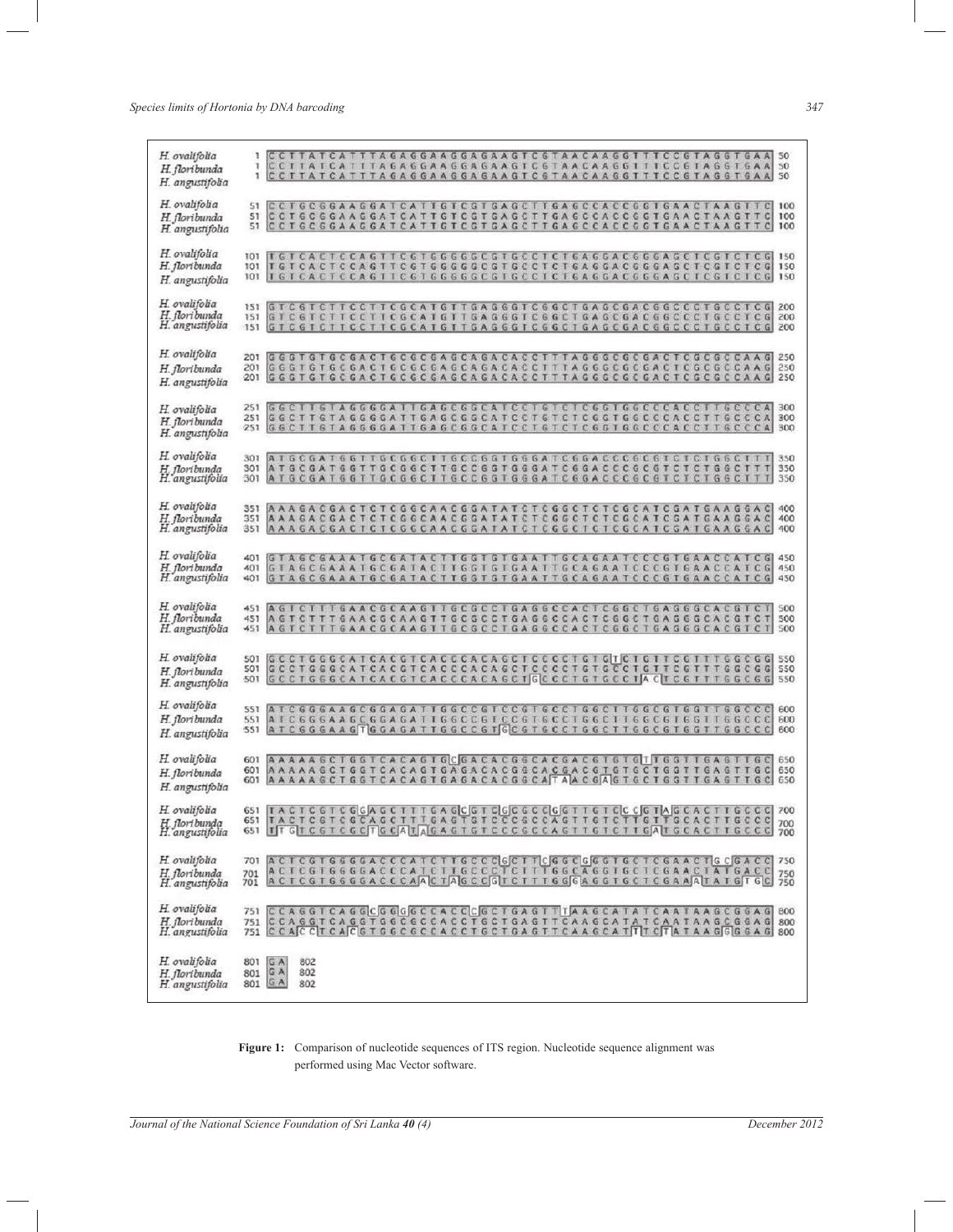sequence divergence between ITS and *trnH-psbA* regions of *H. floribunda* and *H. angustifolia* were 3.36 % and 2.65 %, respectively (Figures 1, 2 and Table 1). There was no divergence at all in both pairs of loci when sequences from different individuals of the same species were compared.

#### **Table 1:** Percentage sequence divergence between the three species of the genus *Hortonia*

| <b>Species</b>                   | Percentage sequence |                    |
|----------------------------------|---------------------|--------------------|
|                                  | divergence          |                    |
|                                  | ITS region          | $trnH-psbA$ region |
|                                  |                     |                    |
| H. ovalifolia vs H. floribunda   | 2.37                | 1.50               |
| H. ovalifolia vs H. angustifolia | 3.36                | 1.89               |
| H. floribunda vs H. angustifolia | 3.36                | 2.65               |

## **DISCUSSION**

Methods to identify species using short orthologous DNA sequences have been initiated to facilitate biodiversity studies. For plant molecular systematic investigations at the species level, the ITS region of nuclear ribosomal cistron (18S-5.8S-26S) is the most commonly sequenced locus (Alvarez & Wendel, 2003). With the exception of ferns, the ITS region has shown broad utility across photosynthetic eukaryotes and fungi. In plant phylogenetic studies the ITS region is widely employed for species level discrimination. A recent study proposed that the *trnH-psbA* intergenic spacer plastid region that has good priming sites, and a shorter length with interspecific variation would be suitable as a universal barcode for land plants (Kress *et al*., 2005). Both ITS and *trnH-psbA* regions therefore have the potential to discriminate among closely related plant species.

| H. ovalifolia<br>H. floribunda<br>H. angustifolia | CCCCCATGGTGGATTCACAATCCACTACCTTGATCCACTTGGCTACATCC 50<br>C 6 C 6 C A T 6 G T 6 G A T T C A C A A T C C A C T T A C C T T G A T C C A C T T G 6 C T A C A T C C<br>50<br>ı<br>CGCGCATGGTGGATTCACAATCCACTACCTTGATCCACTTGGCTACATCC<br>1<br>50                |  |
|---------------------------------------------------|-----------------------------------------------------------------------------------------------------------------------------------------------------------------------------------------------------------------------------------------------------------|--|
| H. ovalifolia<br>H. floribunda<br>H. angustifolia | 51<br><b>GCCCCCCTCT</b><br>CTATTAAAAGTAT<br>CIA<br>AACC<br>A T<br>100<br>т<br>÷.<br><b>TCA</b><br>51<br>GCCCCCCTCTCTATTAAAAGTATTCTATTTTAACCATTCAT<br><b>TAT</b><br>$\mathbb{C}$<br>100<br>.c.<br>100<br>51                                                |  |
| H. ovalifolia<br>H. floribunda<br>H. angustifolia | TTAAGTCTTACTTTCCTTCCTATTGATATACAGATCTTGTACATAATA<br>101<br>150<br>TTAC<br>TTTCC<br>TTCCTATTGATATACAGATCTTGTACATAATA<br>150<br>101<br>ATTAAGTC<br>T<br>ATTAAGTCTTACTTTCCTTCCTATTGATATACAGATCTTGTACATAATAT<br>150<br>101                                    |  |
| H. ovalifolia<br>H. floribunda<br>H. angustifolia | 200<br>151<br>GCCAAICCTGTAAAIGTAAAATAATACAAATTTTTTAGGAAAAAAATC<br>151<br>200<br>GCCAATCCTGTAAATGTAAAATAATACAAATTTTTTAGGAAAAAAATCA<br>200<br>151                                                                                                           |  |
| H. ovalifolia<br>H. floribunda<br>H. angustifolia | AATGATTITGAGGAATTTTGAGGAACGTAGTACATAAATTAC<br>250<br>201<br>TAATTGGT<br>AATGAITTIGAGGAATTTIGAGGAACGTAGTACATAAATTACTAATTGGT<br>201<br>250<br>AATGAITTTGAGGAATTTTGAGGAACGTAGTACATAAATTACTAATTGGT<br>250<br>201                                              |  |
| H. ovalifolia<br>H. floribunda<br>H. angustifolia | ACAGAACGAAACTACGATGTTCGATCATGAACCATCCAGCAATACGGTT<br>300<br>251<br>A CA GA A C GA A A C T A C GA T G T T C GA T C A T G A A C C A T C C A G C A A T A C G G T T<br>300<br>251<br>ACAGAACGAAACTACGATGTTCGATCATGAACCATCCAGCAATACGGTTT<br>300<br>251         |  |
| H. ovalifolia<br>H. floribunda<br>H. angustifolia | TCTTTTCTTCTACAATTGGATTTAAGAAAAGAAATGAAATGAAGGIAAAA<br>301<br>350<br>TATTTTCTTCTACAATTGGATTTAAGAAAAGAAATGAAATGAAGGTAAAA 350<br>301<br>301<br>350                                                                                                           |  |
| H. ovalifolia<br>H. floribunda<br>H. angustifolia | TGCTTACACTATTGAATCAAACGGAGCACTACCAAACTTCTTGATAGAAC<br>400<br>351<br>TGCTTACACTATTGAATCAAACGGAGCACTACCAAACTTCTTGTTCTATC<br>400<br>351<br>T G C T T A C A C T A T T G A A T C A A A C G G A G C A C T A C C A A A C T T C T T G A T A C A T C<br>400<br>351 |  |
| H. ovalifolia<br>H. floribunda<br>H. angustifolia | AAGAAGTTTGGCATTGCTCCTTCAACGACTCGTATACACTAAGACCGAAG 450<br>401<br>TTGGCATTGCTCCTTCAACGACTCGTATACACTAAGACCGAAG<br>AAGAAG<br>450<br>401<br>AAGAAGTTTGGCATTCCTCCTTCAACGACTCGTATACACTAAGACGGAAG<br>401<br>450                                                  |  |
| H. ovalifolia<br>H. floribunda<br>H. angustifolia | TATTATCCATTTGTAGATAGAACTTCAACAGCAGCTAGGTCTAGAGGGAA<br>451<br>500<br>TATTATCCATTIGTAGATAGAACTTCAACAGCAGCTAGGTCTAGAGGAGT<br>500<br>451<br>TATTATCCATTAGTAGATAGAACTTCAACAGCAGCTAGGTCTAGAGGCCG<br>500<br>451                                                  |  |
| H. ovalifolia<br>H. floribunda<br>H. angustifolia | GTTGTGAGCATTACGTTCATGCATAAC527<br>501<br>GTTGTGAGCATTACGTTCATGCATAAC527<br>501<br>GTTGTGAGCATTACGTTCATGCATAACS27<br>501                                                                                                                                   |  |

**Figure 2:** Comparison of nucleotide sequences of trnH-psbA region. Nucleotide sequence alignment was performed using Mac Vector software